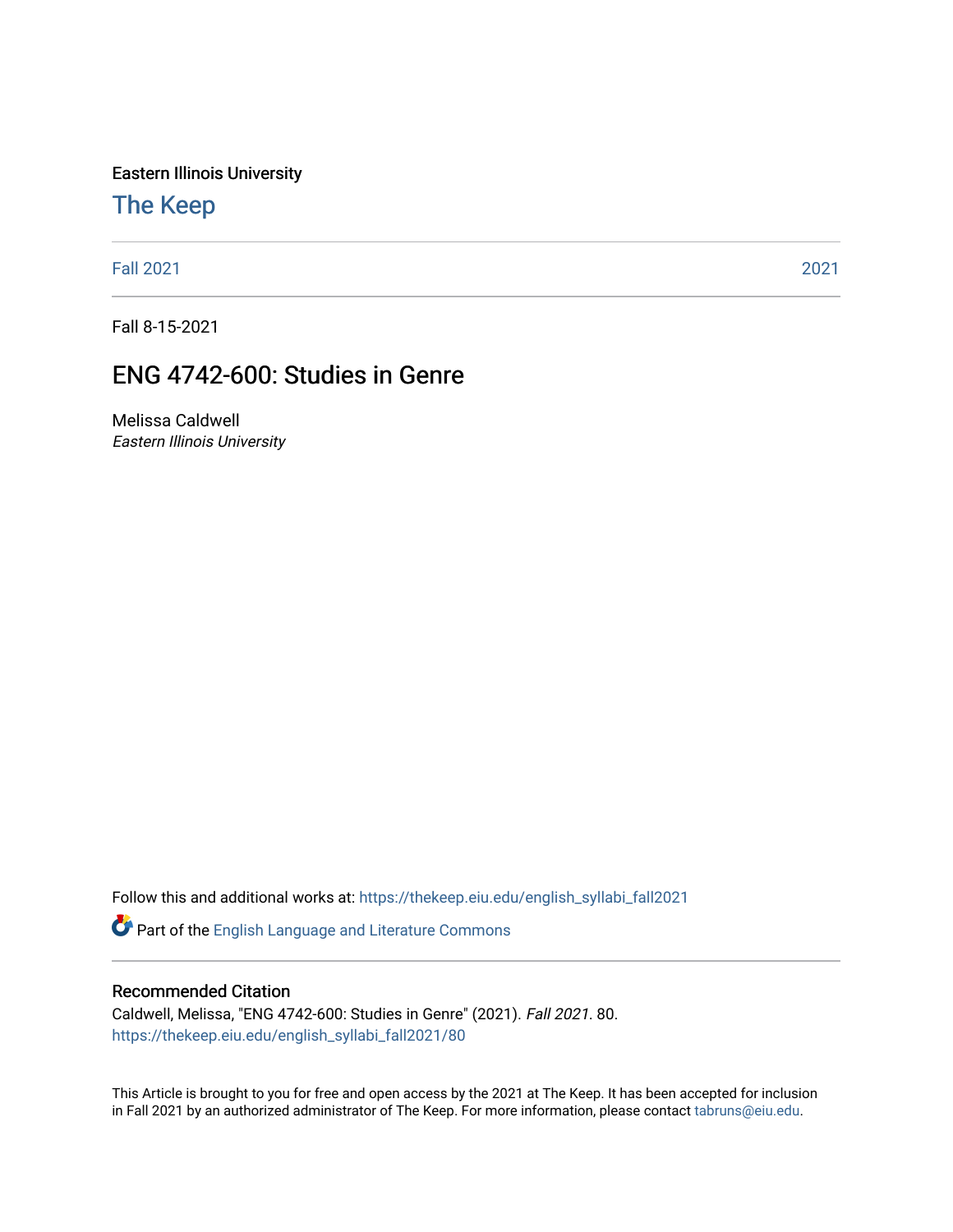#### **Studies in Genre: The Art of Adaptation**

ENG 4742, Section 600 Online/Fall 2021

Instructor: Dr. Melissa Caldwell Email: mcaldwell@eiu.edu Office Hours: M, T, W, F: 1-2pm, and by appointment Office Hours sign up: https://calendly.com/mcaldwelleiu/fall-2021-office-hours

### **Required Course Texts\*\***

Atwood, Margaret. *Penelopiad*. (2015) Butler, Octavia. *Kindred*. (1979) Duffy & Jennings. *Kindred: The Graphic Novel*. (2018) Homer. *The Odyssey*. Trans. Fagles. (8<sup>th</sup> century BC ?) Kingston, Maxine Hong. *The Woman Warrior: Memoirs of a Girlhood among Ghosts*. (1976) Kurosawa, Akira. *Ran*. (1985) Miller, Madeline. *Circe*. (2018) *Mulan.* (various text and film versions) Shakespeare, William. *King Lear*. Ed. Hunter. (1608) Smiley, Jane. *A Thousand Acres.* (1991)

\*\*All films will be available via D2L. Other materials, as noted in the course calendar, will also be made available via D2L. Suggested additional reading listed below is *not* required.

# **I. Course Description and Expectations**

#### **Course Description**

Adaptation has long been viewed as a lesser, derivative art form. No doubt at one time or another you have been disappointed by a film, graphic novel, stage, or other adaptation of one of your favorite texts. But what happens when we reject the idea that an adaptation can only be viewed in light of its predecessor? What happens when we view adaptation as a rich genre that can develop texts that hold value and meaning as works of art unto themselves? Or when we see adaptation as a kind of literary evolution or as part of an extended literary family, not less than but simply different than an earlier text that it is related to?

Both film and written adaptations are often criticized for not being as good as "the original." Yet as scholars of adaptation studies have recently shown, such a distinction is highly problematic, especially since adaptation is an old practice and often the "original" itself was originally...well, an adaptation! Moreover, many adaptations can be read on their own without any reference to a source text, while others develop a kind of symbiotic relationship with a prior text (or texts), providing new relevance and insight into their source text. In this way, adaptations offer their pretexts new power and perspective in our contemporary world.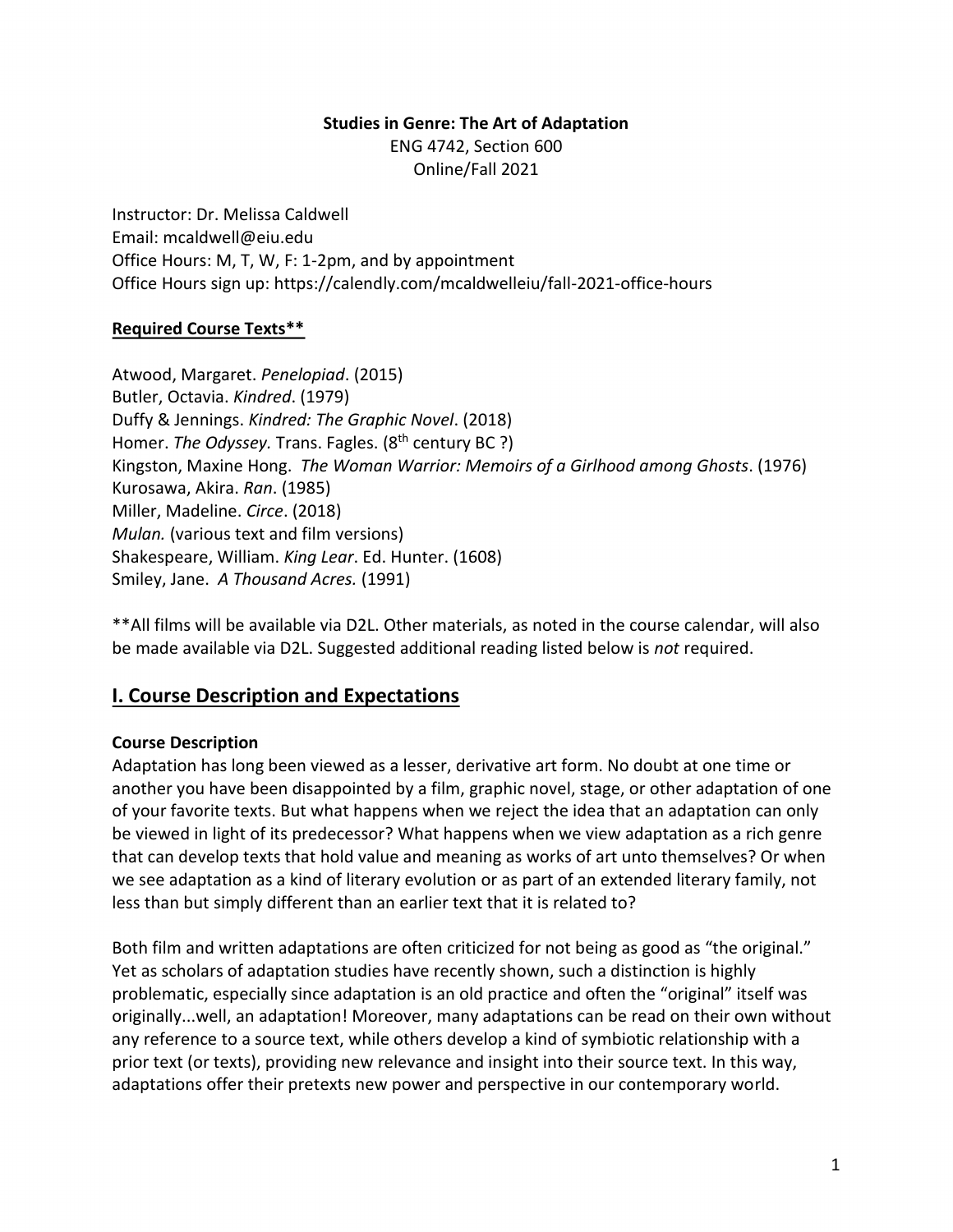Our exploration of adaptation this semester should be valuable to students from a wide-range of concentrations including, but not limited to, literary study, creative writing, multimedia and cultural studies, pedagogy, and rhetoric. Students will be encouraged to develop a final project on adaptation suited to their individual interests.

Questions we explore will include the following:

- What is the difference between allusion and appropriation? When does an analogue take on a life of its own and gain an independence from its antecedent?
- How are we to understand and theorize the relationship between the "original" story and its successors? Does the former have a purity that is lacking in the latter? What is the line between literary hack-work (not to say plagiarism) and imitation?
- What gets sacrificed in translation between media? Between genres? Between high culture and pop culture? Do these distinctions matter anymore?
- Does appropriation speak to literature's universal qualities or its limitations? Its situatedness in time and place? Do retellings suggest that something is "broken" about a story or text that needs to somehow be repaired so as to make it relevant again, to let us see it "anew"?
- What affects do capitalism, a gimmick-driven contemporary marketplace, and/or a publisher's desire to acquire works that will sell have on creative endeavors and literary production? Is the vogue for adaptation ultimately driven by consumerism and if so, is this a spur or a threat to creativity?
- What happens when works deviate from the comfort of generic conventions? Where/how does that deviation take place and to what end? And why does this deviation sometimes make us uncomfortable and sometimes delight us (and sometimes both at once)?
- What are the ethics of appropriation? To what social and political ends have writers and artists appropriated texts to repurpose seemingly antiquated or to restore marginalized narratives?

### **Minimum Technological Requirements for English 4742\*\***

- Reliable access to the Internet
- Ability to navigate various aspects of D2L, our learning management system
- Ability read documents using Word, PowerPoint, and Adobe Acrobat
- Ability to create and post documents using Microsoft Word or a comparable format
- Ability to record and post a short video of yourself and/or create PowerPoint with voiceover

\*\*If you need help with any of these technological requirements, please contact me ASAP.

### **Course Expectations and Netiquette**

Please note that while the timeline for this course offers some flexibility, there are weekly deadlines for coursework. Please be prepared to devote considerable time to the reading,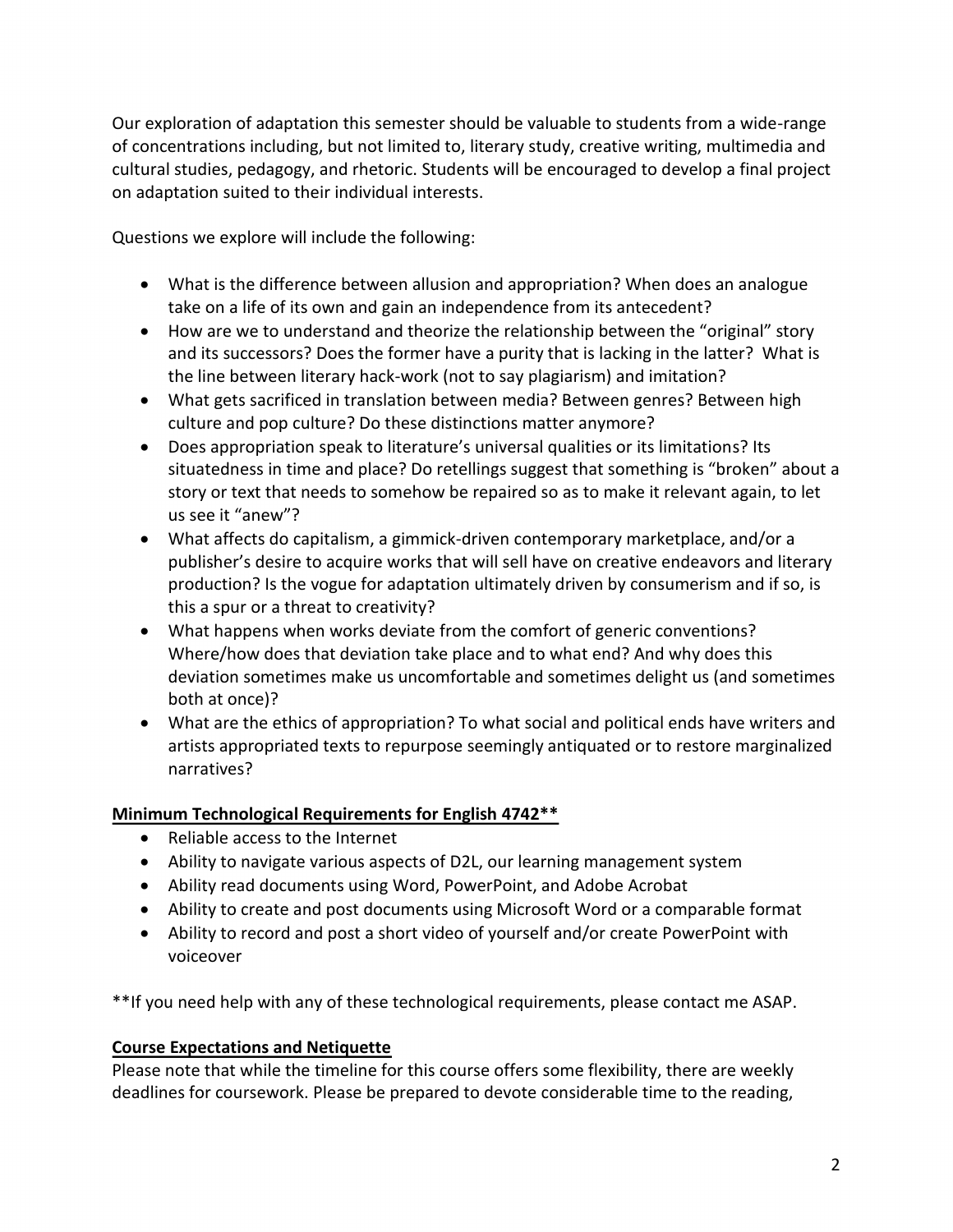writing, and other assignments listed below. If you need help, you have several options for contacting me. I will answer queries both via D2L email and Panthermail [\(mcaldwell@eiu.edu\),](mailto:mcaldwell@eiu.edu)) typically within 24 hours, sometimes sooner. You may also ask me questions during my virtual office hours via the Chat function in D2L (see your navigation bar). If you have questions, concerns or find yourself falling behind, please **do not wait** to contact me.

Regarding course netiquette, I ask you to observe the following policies:

1.) Be considerate of other discussion participants when interacting via the discussion board or any other electronic form for the duration of this course. Remember that often a writer's intention and tone can be lost in electronic formats. Err on the side of too much courtesy rather than too little.

2.) Dismissive, malicious, or otherwise inappropriate comments will not be tolerated.

3.) You are *absolutely* welcome to express your own ideas and opinion *and* to agree *or* disagree with your peers, I ask only that you do so courteously.

4.) If you do not respect your classmates or your tone is inappropriate, you may be asked to redo an assignment and/or lose credit for the assignment entirely. In particularly severe cases, you may fail or be dismissed from the course at my discretion. 5.) Read all feedback you receive from me and discuss any questions you have about your feedback. If you are ever in doubt about whether a post violates course netiquette, please email me *before* you post it.

### **Course Learning Objectives**

Upon completion of the course, the students will be able to:

- 1. Identify, critique, and apply effectively genre theory or applicable theory. Develop ability to analyze and contextualize textual and cultural artifacts in terms of genre expectations, applications, and historical trends.
- 2. Evaluate and recognize effectively the characteristics of the genre(s) and texts.
- 3. Demonstrate understanding of how genre influences comprehension, production, consumption, and/or reception of texts.
- 4. Speak and write analytically and effectively about genre-related concepts/debates.

# **II. Course Assignments and Grading Distribution and Scale**

## **Brief Descriptions of Assignments (detailed descriptions and rubrics on D2L)**

1. *Discussion Forum:* For 8 weeks over the course of the semester, you will be required to post a response to a question I will pose to you in my weekly online presentation. Your response should engage substantially with the texts we are reading or viewing that week. Whenever possible, bring specific ideas/evidence into your posts. Posts can make an argument, raise a question, point out an ambiguity, challenge an idea you encountered during the week, etc. The best posts and responses create conversations that help us better understand what we are reading.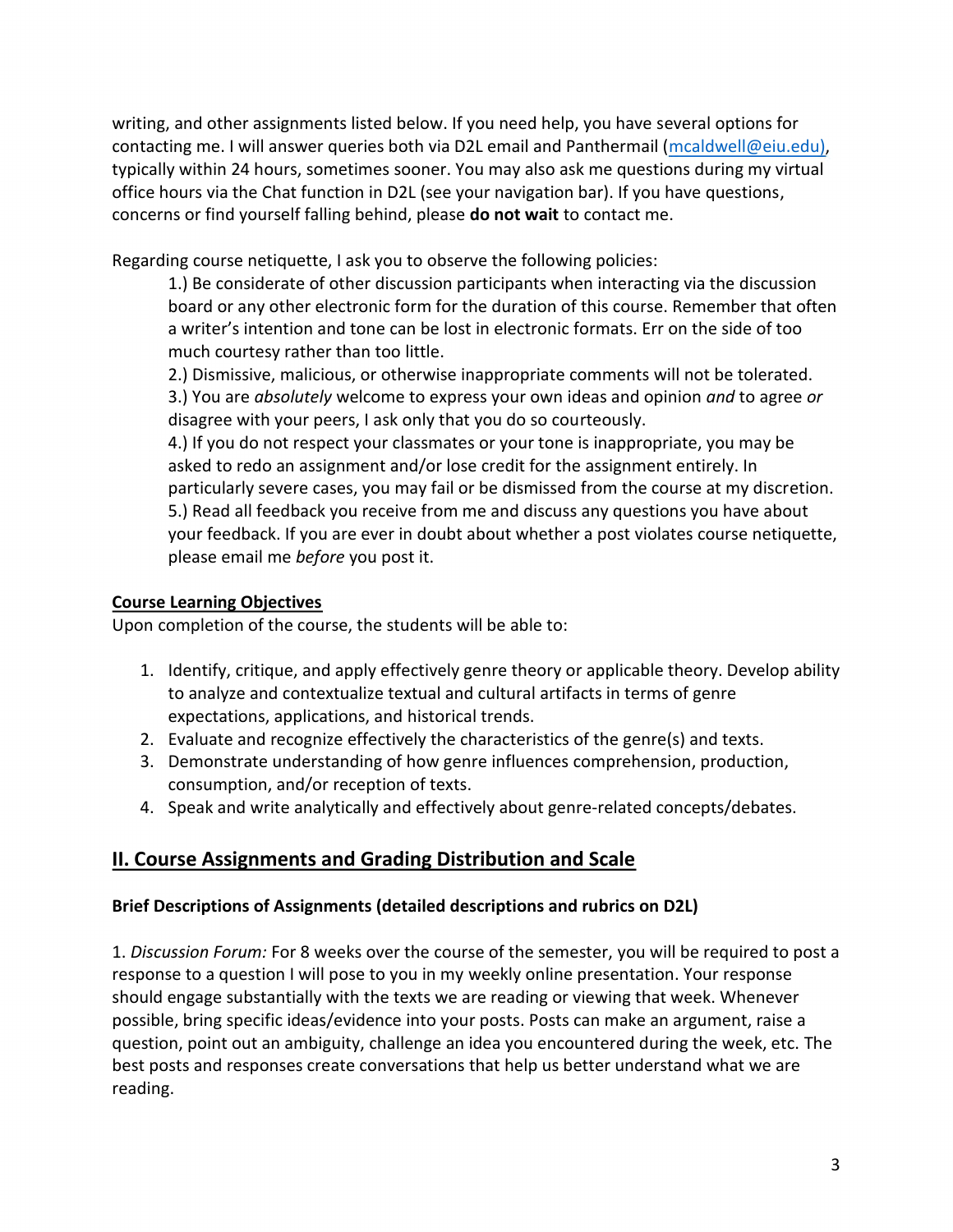Original posts are due by Thursday by 11:59 pm; responses are due by Sunday by 11:59pm. If I respond to your post (and I will at least once during the semester), you are required to respond to me. While quality is infinitely more important than quantity, original posts should be roughly between 500-750 words; responses should be at least 150 words.

2. *Writing Group Tasks*: Around the 5th week of the semester, you will be put into writing groups. The purpose of this group is manifold: to provide you with a resource or sounding board as you develop and craft your independent project for the semester, to keep you motivated and on task to complete your project, and to give you an opportunity to hone and reflect on your own writing process. For detailed description of these tasks, which will occur in weeks 6, 8, and 10, see the Independent Project Assignment.

3. *Independent Project*: You will complete an independent project this semester. You are responsible for your project design, but you will meet with me at least once this semester to discuss your project. You will also turn in a rough draft of your project to me and will revise your project based on my feedback. See the Independent Project Assignment for full description.

4. *Presentation*: You will create a presentation for your project (a screencast or some other presentation format that works best for your project) that will be viewed by the entire class. You will also be responsible for viewing and offering feedback other participants' projects using a rubric that I will give to you.

### **Grade Distribution**

Grades will be made available via D2L Gradebook. If you have any questions about your grade at any time, please do not hesitate to contact me.

| Assignment                                      | Points    |           | <b>Final Grading Scale</b> |  |
|-------------------------------------------------|-----------|-----------|----------------------------|--|
| Discussion Forum Posts and Responses (8         | <b>40</b> | 180-200   |                            |  |
| total, 5 points each)                           |           |           |                            |  |
| Writing Group Tasks & Rough Draft (3 tasks + 40 |           | 160-200   |                            |  |
| rough draft), 10 points each)                   |           |           |                            |  |
| Independent Project                             | 180       | 140-200   |                            |  |
| Presentation on Final Project                   | 40        | 120-200   |                            |  |
| Total Points possible                           | 200       | Below 120 |                            |  |

### **Academic Integrity and Plagiarism**

Students are expected to maintain principles of academic integrity and conduct as defined in EIU's Code of Conduct [\(http://www.eiu.edu/judicial/studentconductcode.php\)](http://www.eiu.edu/judicial/studentconductcode.php). The English Department's policy on plagiarism states the following: